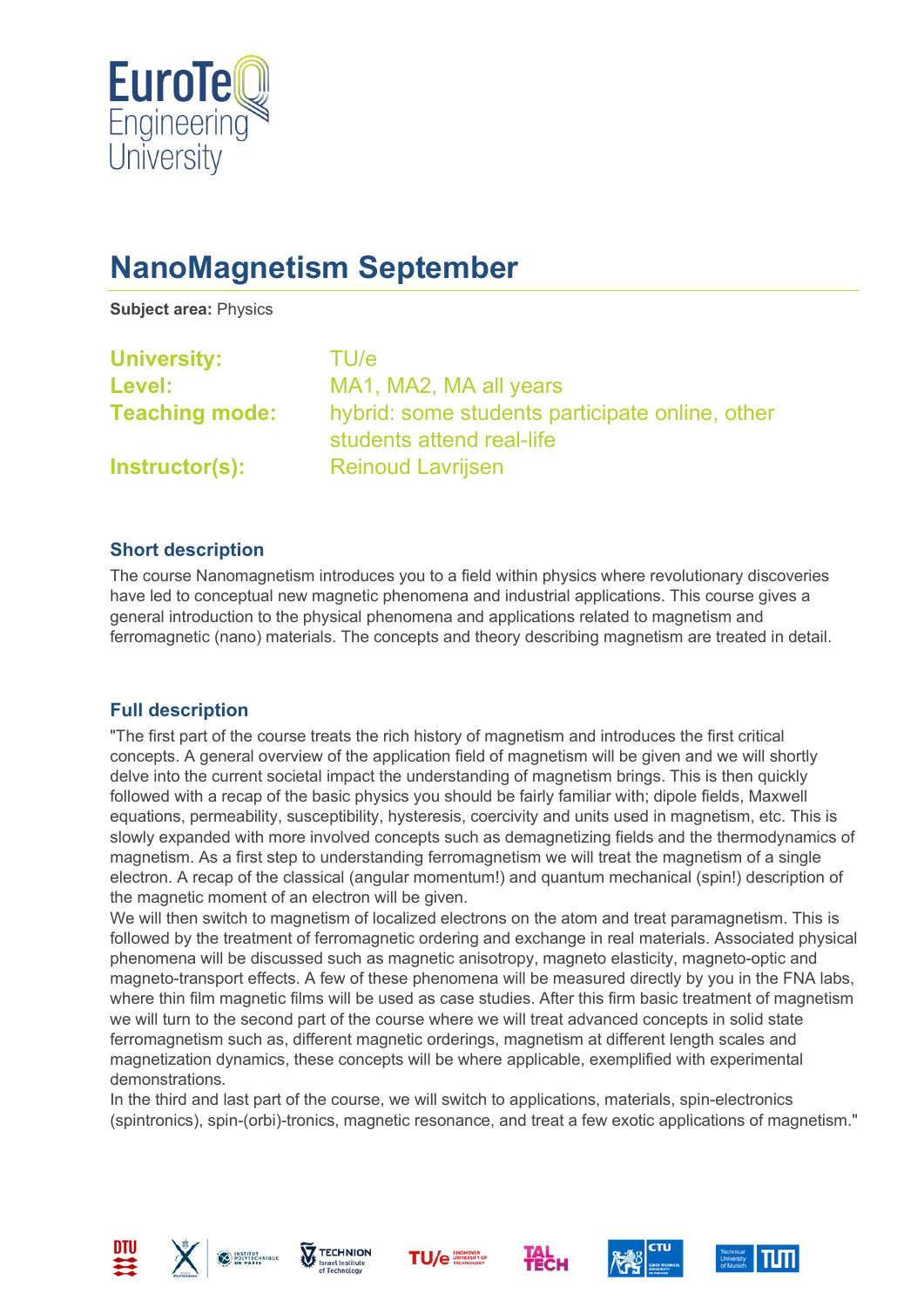

#### **Learning outcomes**

"The application of conceptual knowledge (i) analytical (written) calculations and (ii) when performing and interpreting experimental tasks in the field of:

1. Classical and quantum mechanical description of magnetism (emphasis on dia- and paramagnetism).

2. Magnetic ordered systems and the role of different length scales (emphasis on ferro- and antiferromagnetism).

3. Micro- and nano-magnetic phenomena, and the role of different length scales (focus on anisotropy, domains, and hysteresis).

4. Experimental techniques in the field of nano- magnetism (emphasis on thin-film technology and characterization)

5. Magneto-electrical phenomena in relation to nanomagnetism (emphasis on spintronics and industrial applications)."

### **General information**

| <b>Contact hours per week:</b>   | 2                                                                                                                                                                                                                                                |
|----------------------------------|--------------------------------------------------------------------------------------------------------------------------------------------------------------------------------------------------------------------------------------------------|
| <b>Total workload:</b>           | 140 (in student hours for the whole course)                                                                                                                                                                                                      |
| <b>ECTS credits:</b>             | 5                                                                                                                                                                                                                                                |
| Language:                        | English                                                                                                                                                                                                                                          |
| <b>Course start date:</b>        | 05 September 2022                                                                                                                                                                                                                                |
| <b>Course end date:</b>          | 12 November 2022                                                                                                                                                                                                                                 |
| Add. info about start date:      | This course is given preferably in the Quartile system of the TU/e (i.e. 4x<br>per year). However it can be started at any time, only the exams can be<br>taken during the official exam moments as registered by the TU/e (oral or<br>written). |
| <b>Weekly teaching day/time:</b> | Q&A session with lecturer 2 hours every 2 weeks. Self-Study and literature<br>study and/or practicals (3x2 hours at the TU/e labs).                                                                                                              |
| Time zone:                       | CET (Denmark, Germany, France, Netherlands, Switzerland, Czech<br>Republic)                                                                                                                                                                      |
| <b>Further information:</b>      | This is a pilot, make sure you have the pre-requisites for the course. A<br>basic knowledge in condensed matter physics and a basics of quantum<br>mechanics is required.                                                                        |
| <b>Prerequisites:</b>            | Quantum Mechanics, Condensed Matter, Condensed Matter at the<br>nanoscale                                                                                                                                                                        |
| <b>Activities and methods:</b>   | Self-study, Practices, Exercises, Tutorial sessions, Pre recorded lectures,<br>quizzes, and Q&A sessions. (when possible to come to TUe Lab-Work)                                                                                                |
| <b>Presence on campus:</b>       |                                                                                                                                                                                                                                                  |











**Тесн**